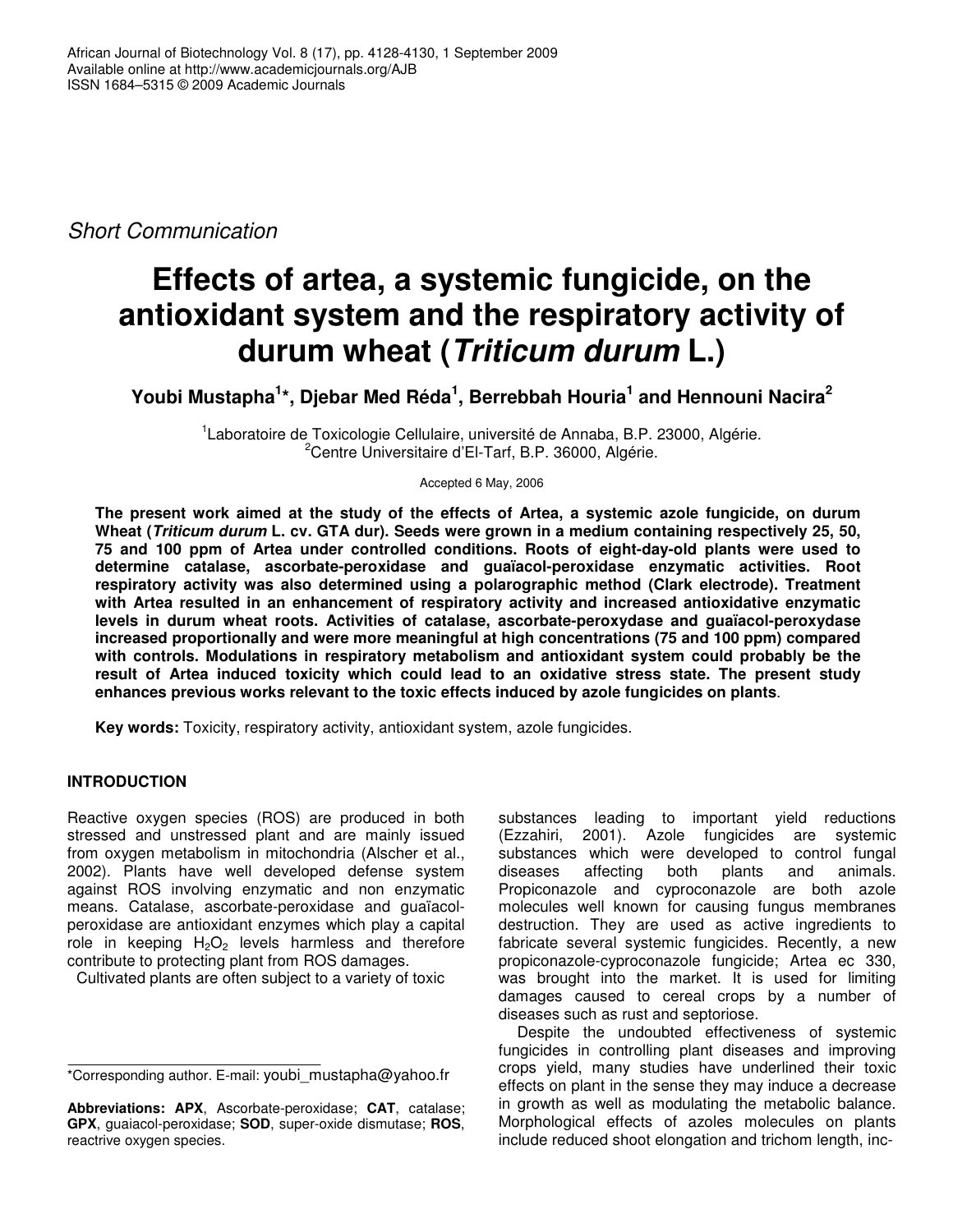

**Figure 1.** Effects of Artea on durum wheat root catalase (CAT) activity.



**Figure 2.** Effects of Artea on durum wheat root guaïacolperoxidase (GPX) activity.

reased epicuticular wax and larger chloroplasts (Fletcher and Hofstra, 1988; Gao et al., 1988). Biochemical effects of azoles include increased levels of proline (Mackay et al., 1990), antioxidant enzymes (Seneratna et al., 1988) and chlorophyll content (Fletcher and Hofstra, 1988).

In spite the increasing number of studies on azoleinduced oxidative stress, little is known about the effects of Artea on pant respiratory activity and antioxidant system. Thus, the aim of the present study was to determine the effects of Artea on durum wheat root after a short Artea treatment.

#### **MATERIAL AND METHODS**

#### **Plant cultivation**

Seeds of *Triticum durum* L. cv. GTA dur were sterilized with 5%

sodium hypochlorite for 3 min. After being washed with distilled water several times, seeds were incubated in Petri dishes containing 25, 50, 75 and 100 ppm solutions of the systemic fungicide Artea. Experiment was performed in 9 cm diameter sterilized Petri plates containing filter paper soaked in fungicide solutions. 10 seeds were placed in each Petri plate separately. Untreated Petri plates served as control. Seeds were germinated under controlled conditions. Small amounts of respective fungicide's solutions were added when it was obvious that Petri dishes were beginning to dry out.

#### **Enzyme assays**

For extraction of antioxidative enzymes, eight-day-old root tips were homogenized with 0.1 M sodium phosphate buffer (pH 6.8) in a chilled pestle and mortar. The extraction was performed as described by Loggini et al. (1999). Enzyme activities in each extract were determined spectrophotometrically using a diode array spectrophotometer. Assays were conducted in a total volume of 3 ml at 25°C for 3 min and the results were repeated three times using 15–20 root tips. For CAT, the decrease in absorbance at 240 nm due to addition of  $H_2O_2$  was monitored (Cakmak and Horst, 1991). For GPX, the increase in absorbance due to tetraguaiacol formation was recorded at 470 nm (Cakmak and Horst, 1991). For APX, the activity was followed as the decrease at 290 nm due to the consumption of ascorbate (Nakano and Azada, 1981). Proteins in each extract were assayed according to the method of Bradford (1976) using BSA as standard. Roots oxygen consumption was monitored polarographically using a Clarck type electrode (Djebar and Djebar, 2000).

### **RESULTS AND DISCUSSION**

Figure 1 shows the effects of Artea on catalase content in durum wheat roots. CAT levels increase proportionally with fungicide concentration (about 150% at 100 ppm). At 25 ppm, the increase in CAT content is about 46%. The effects of Artea on root GPX content are shown in Figure 2. Although Artea triggers an increase in GPX levels up to 75 ppm (about 75%), a decrease in GPX is recorded at 100 ppm (about 10%). Figure 3 demonstrates that Artea treatment results in a significant increase in APX level which reached its maximum at 75 and 100 ppm (about 80% and 140%, respectively).

Relatively to oxygen consumption, Figure 4 indicates a significant increase at 100 ppm of Artea (about 400%). At 25 ppm, a slight non significant decrease (about 6%) is recorded.

Durum wheat treatment with Artea induced an increase in catalase, guaïacol-peroxidase and ascorbateperoxidase levels along with a stimulation of respiratory activity particularly at high concentrations (75 and 100 ppm). The absorption of artea active ingredients (propiconazole and cyproconazole) by seeds subsequently to germination outbreak implicates their penetration into different root tissue cells. The stimulation of oxygen consumption indicates considerable respiratory metabolism in mitochondria which is an indication of an important ATP production (Bouraoui et al., 1998). Several studies have outlined the toxic effects of azole molecules on plants, primarily resulting in growth decrease and other